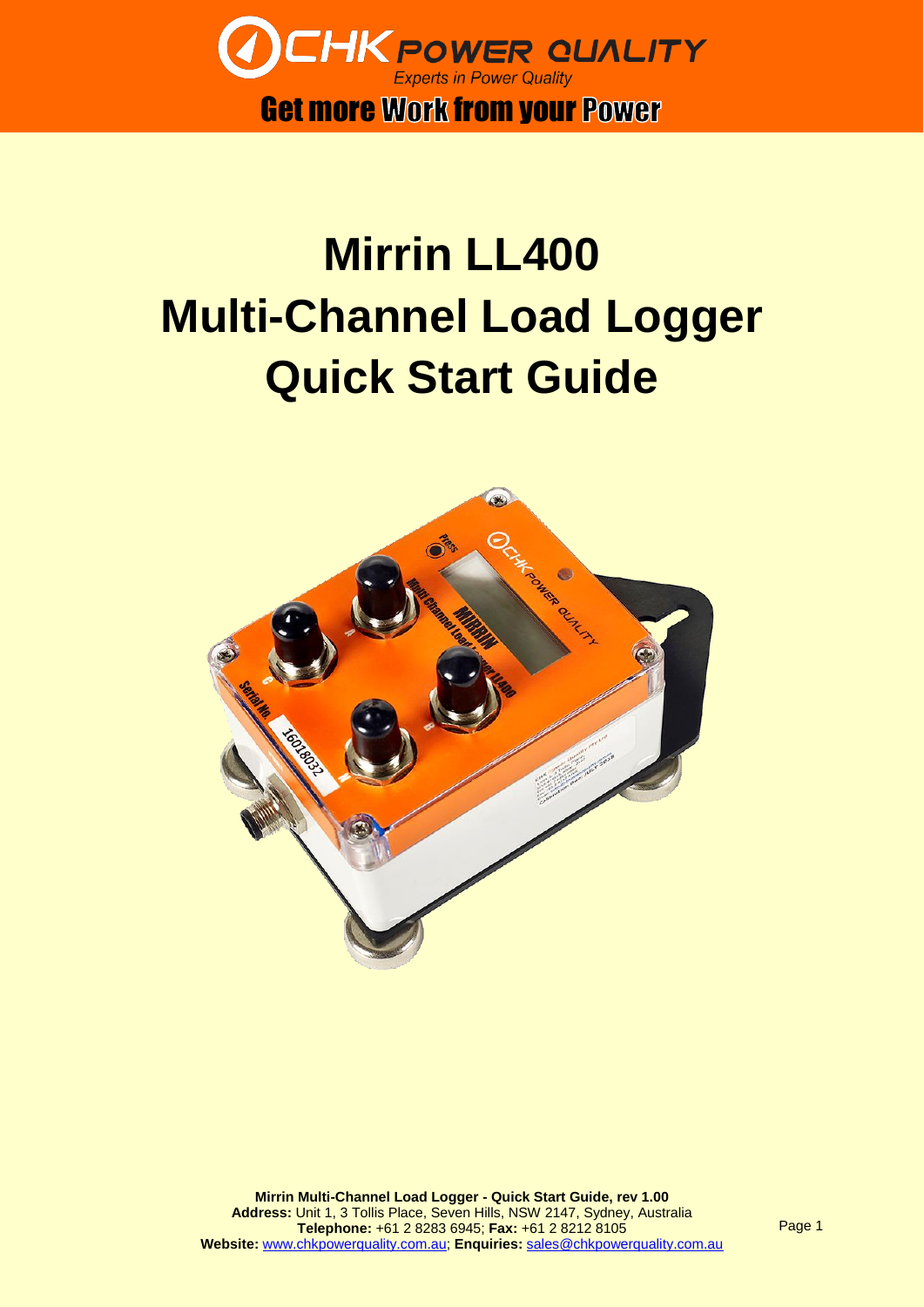# **CHK POWER QUALITY**<br>**Get more Work from your Power**

#### **1. General**

The Mirrin Multi-Channel Battery Operated Load Logger (MLL) measures AC RMS current (load) up to four channels and is ideal for monitoring loads on circuits and switchboards to record load profiles and used to identify slow changing events such as long duration interruptions, outages and derive estimates of usage patterns.

The two models of the Mirrin Multi-Channel Load Logger that CHK PQ provide are:

- LL400W Mirrin Load Logger with WiFi
- LL400WT Mirrin Load Logger with WiFi plus two temperature ports

The MLL 400 is sold as part of a kit which include the following:

- 1 x Mirrin Load Logger unit
- 4 x 3000A Flexible Rogowski Coil Current Sensors. (Iron-core Clamp-on CTs are also available)
- 2 x Temperature sensors (1 x ambient & 1 x magnetic mount, for LL400WT models only)
- 1 x Soft Carry bag
- 1 x USB communications cable
- 1 x Protective rubber holster
- 1 x Backplate & magnetic feet
- 1 x Integrated WiFi module
- 1 x Citrus software
- 1 x Citrus Lite mobile application for Android and iOS devices
- 1 x Integrated rechargeable battery

#### **2. Requirements**

The Citrus software is compatible with any PC or Laptop with Microsoft Windows, version XP or later. The Citrus software provides a platform which allows users to quickly and easily configure the Mirrin, download the data, upgrade firmware and analyse the logged data. The latest version of the Citrus software is free to download from the downloads section of our website. Please see the link below:

<http://www.chkpowerquality.com.au/downloads/>

The Mirrin is equipped with an integrated WiFi module which allows users to wirelessly communicate to the unit via a laptop, tablet or smartphone. To communicate with the Mirrin via a tablet or smart phone, users are required to download the Citrus Lite mobile application which is available on Android and iOS devices as shown in Figure 1.

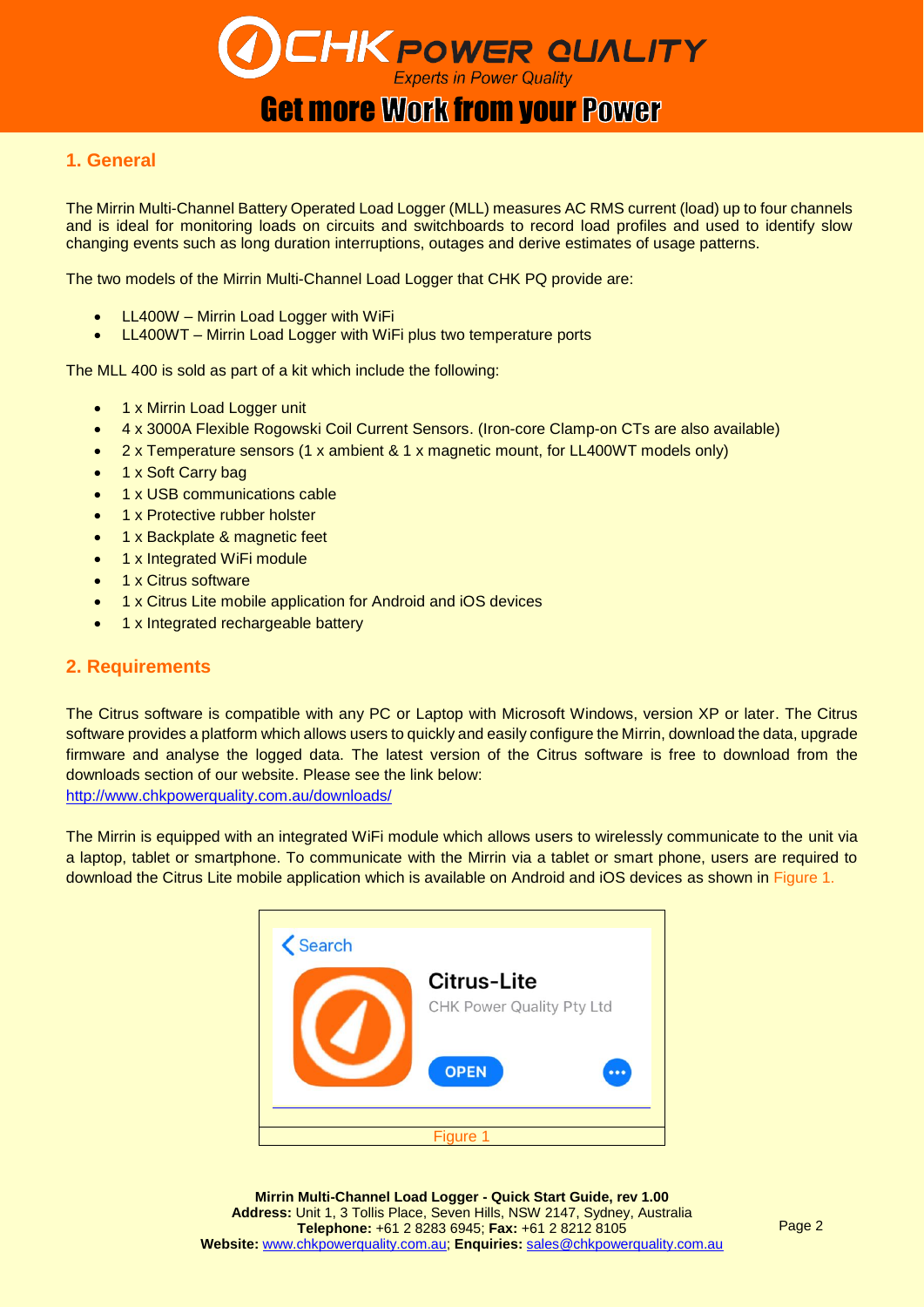

## **Get more Work from your Power**

#### **3. Configuration**

The Mirrin Load Logger should be configured before installing the unit onsite. This is to ensure that the correct data is recorded at suitable measurement intervals. The user should have the Mirin connected to a PC via the USB cable provided in the kit. See the steps below:

1. Once installed, open the Citrus software. This will display a window as shown in Figure 2. The user should select the 'Mirrin' option.

| <b>O</b> Citrus v1.2.3.5                             | $\times$<br>п            |
|------------------------------------------------------|--------------------------|
| <b>OCHK POWER QUALITY</b>                            |                          |
| <b>Mirrin</b>                                        |                          |
| Miro                                                 |                          |
| $\sqrt{\phantom{a}}$ Check for updates automatically | Last checked 4 days ago. |
| Figure 2                                             |                          |

2. Ensuring the Mirrin is connected via the USB cable, the user should select 'Connect', as shown in Figure 3. This will open the 'Status' window as shown in Figure 4. This displays the general information of the Mirrin including the Serial number; Firmware version; Calibration date; and much more.

|                                                                                                                                        | <b>O</b> Status<br>$\Box$<br>$\times$                                                                                                                                   |
|----------------------------------------------------------------------------------------------------------------------------------------|-------------------------------------------------------------------------------------------------------------------------------------------------------------------------|
| Citrus v1.2.3.5<br>$\Box$<br>$\times$<br><b>OCHKPOWER QUALITY</b>                                                                      | Time: 8/02/2019 11:55:21 AM<br>Boot Counter: 361<br>Battery: 3.37V<br>Log Memory Used: 0.03%<br><b>Inputs</b>                                                           |
| Cable connection<br>If no ports appear in the list, make sure that the<br>Virtual Com Port driver is installed.                        | CH A: 0.0<br>CT A: None<br>CH B: 0.0 CT B: None<br>$CH C: 0.0$<br>CHN: 0.0<br>CTC: None<br>CH N: 0.0<br>CT N: None<br>Temp $1: -$<br>Temp $2: -$<br>Temp Internal: 24.6 |
| COM <sub>3</sub><br>Refresh                                                                                                            | Set Time                                                                                                                                                                |
| Connect                                                                                                                                | Set Log Start/Stop<br>Configure                                                                                                                                         |
| WiFi connection<br>Press the button on the unit to wake up the Minin,<br>connect to the WiFi hotspot that comes up, then connect here. | Download<br>Clear<br><b>Data</b><br>Memory<br>Upgrade Firmware                                                                                                          |
| Connect WiFi                                                                                                                           | Lock<br>Unlock                                                                                                                                                          |
| Open Data File                                                                                                                         | Serial Number: 17040025<br>Model: LL400WT<br>Firmware Version: 1.15<br>Status: Good                                                                                     |
| Figure 3                                                                                                                               | Figure 4                                                                                                                                                                |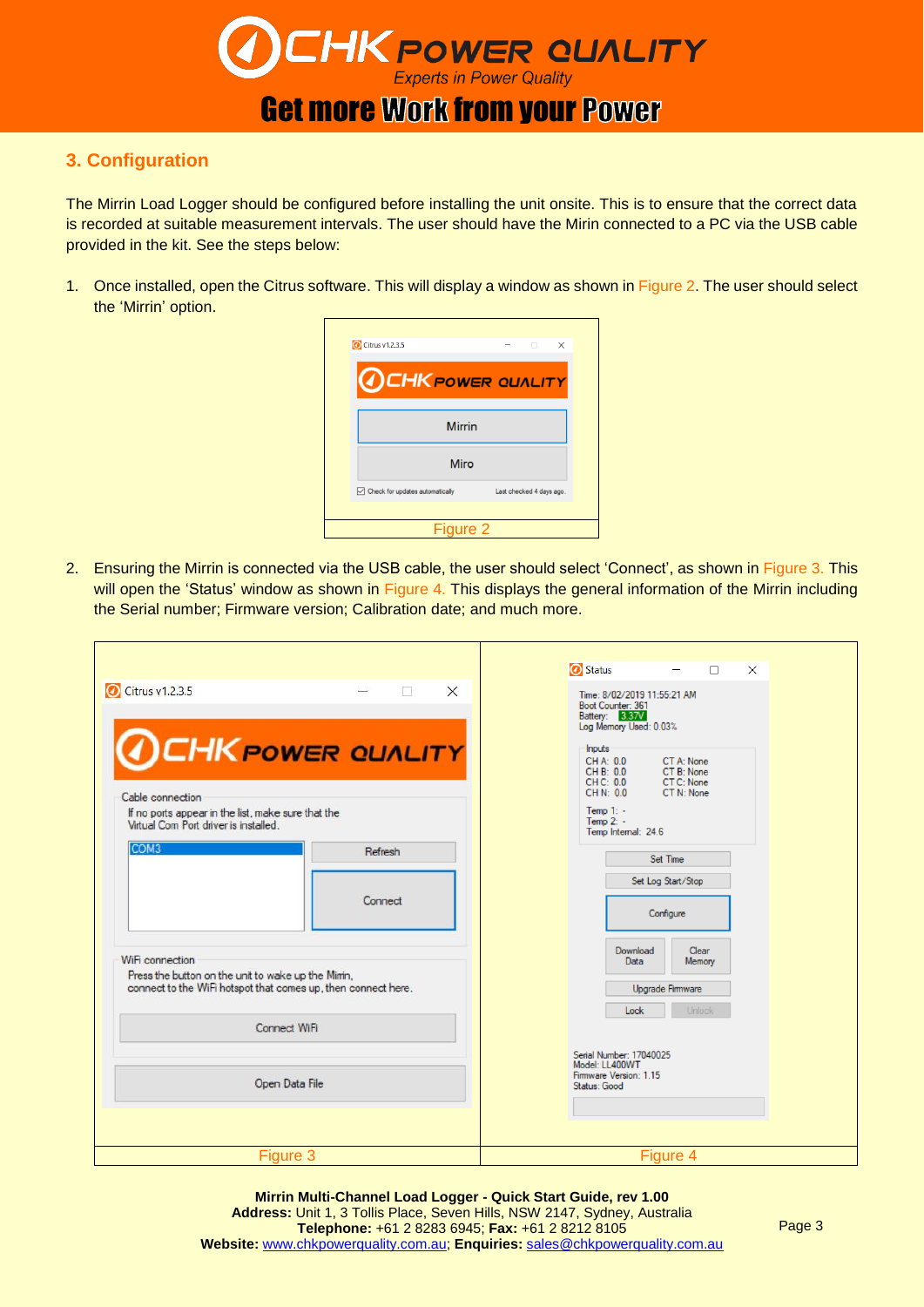

3. The user has various options within this page, such as: 'Configuration'; 'Download'; and 'Upgrade Firmware'. By selecting the 'Configuration' option, the user will be prompted with a window as shown in Figure 5.

| Logging        |                        |                            |              |                                                          |                                   |        |
|----------------|------------------------|----------------------------|--------------|----------------------------------------------------------|-----------------------------------|--------|
|                | Log Interval (s): 600  |                            | $\checkmark$ |                                                          | 1 to 65535. 60 seconds suggested. |        |
|                | Capacity: 4854.51 days |                            |              | Stop Log When Full                                       |                                   |        |
|                |                        | Log External Temperature   |              | Log Current THD                                          |                                   |        |
|                | Log Current Min/Max    |                            |              |                                                          |                                   |        |
| Alarm Settings |                        |                            |              |                                                          |                                   |        |
|                | А                      | B                          | C            | N                                                        | Temp A                            | Temp B |
| Upper $3000$   |                        | 3000                       | 3000         | 3000                                                     | 100                               | 100    |
| Lower 0        |                        | 0                          | 0            | 0                                                        | $-50$                             | $-50$  |
|                | Alarm Hysteresis %     |                            | 3            | 0.5% to 25%                                              |                                   |        |
|                |                        | Alarm Minimum Duration (s) | 60           | 1 to 3600                                                |                                   |        |
|                | V Use SD Card          |                            |              |                                                          |                                   |        |
|                |                        |                            |              | Show time-since-maximum on LCD instead of actual time    |                                   |        |
|                |                        |                            |              | Show 15-min average on LCD instead of latest measurement |                                   |        |
|                | Power Saving Mode      |                            |              |                                                          |                                   |        |
|                |                        |                            |              |                                                          |                                   |        |
|                |                        |                            |              |                                                          |                                   |        |
|                |                        | Reset to Default           |              |                                                          | Save Config                       |        |

- 4. The Mirrin's default configuration is shown in Figure 5 and is sufficient for the majority of applications. However, the user should review the configuration to ensure that the correct settings are selected for their specific application.
- 5. The measurement interval should be selected appropriately. The Mirrin is capable of logging data from as low as 1-second intervals. However, this should only be used for short durations as it uses a significantly larger volume of data. It is recommended to use 60-second measurement intervals, unless a shorter interval is specifically required.
- 6. The user can configure Alarm thresholds for each of the four current channels and two temperature channels. Setting alarms will allow the user to quickly determine if any thresholds were exceeded throughout the logged period.
- 7. Once the configuration is complete, press the 'Save Config' button at the bottom right-hand corner of the configuration window.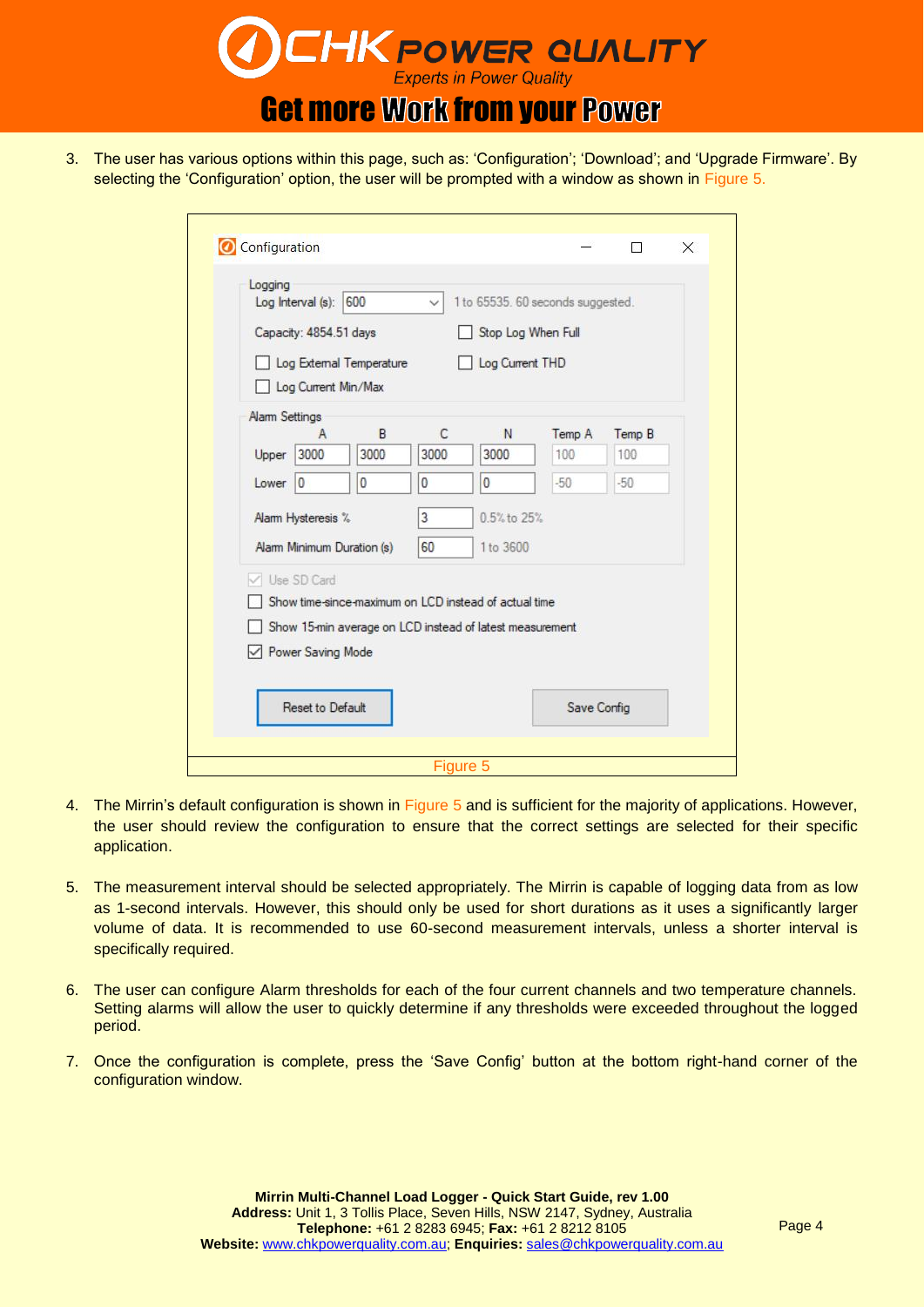

#### **Get more Work from your Power**

#### **4. Connecting via WiFi**

- 1. To turn on the WiFi module, press the button next to the LCD screen on the Mirrin unit. Please note that the WiFi module will turn on automatically if it detects external power via the USB port.
- 2. The WiFi module will remain on for 60-seconds and the SSID will appear as 'MIRRIN-{serial number}' as shown in Figure 6 & Figure 7. Throughout this time the user can connect to the Mirrin's WiFi hotspot via a PC, smartphone or tablet. When prompted to enter a password, please enter 'mirrinpw'.

| MIRRIN-17040025<br>(Fa<br>Secured  |                   | Cancel   | Enter the password for "MIRRIN-17040025"<br><b>Enter Password</b>                                                                                                  | <b>Join</b> |
|------------------------------------|-------------------|----------|--------------------------------------------------------------------------------------------------------------------------------------------------------------------|-------------|
| Enter the network security key<br> | $\widehat{\circ}$ | Password |                                                                                                                                                                    |             |
| <b>Next</b>                        | Cancel            |          | You can also access this Wi-Fi network by bringing your<br>iPhone near any iPhone, iPad or Mac which has<br>connected to this network and has you in its contacts. |             |
| Figure 6 - WiFi connection via PC  |                   |          | Figure 7 – WiFi connection via iOS device                                                                                                                          |             |

- 3. To connect via WiFi using Citrus, the user can press the 'Connect WiFi' button as shown in Figure 3
- 4. If connecting using the Citrus Lite mobile application, the user can click the 'connect' button within the app. Once connected, the user will see a display similar to the one in Figure 8 below which shows instantaneous values, maximum values and a live plot, as well as other general information about the Mirrin.



- 5. The user can also perform configuration changes via the Citrus Lite app to adjust measurement intervals and alarm settings.
- 6. Data can be downloaded via the Citrus Lite app as shown in Figure 11.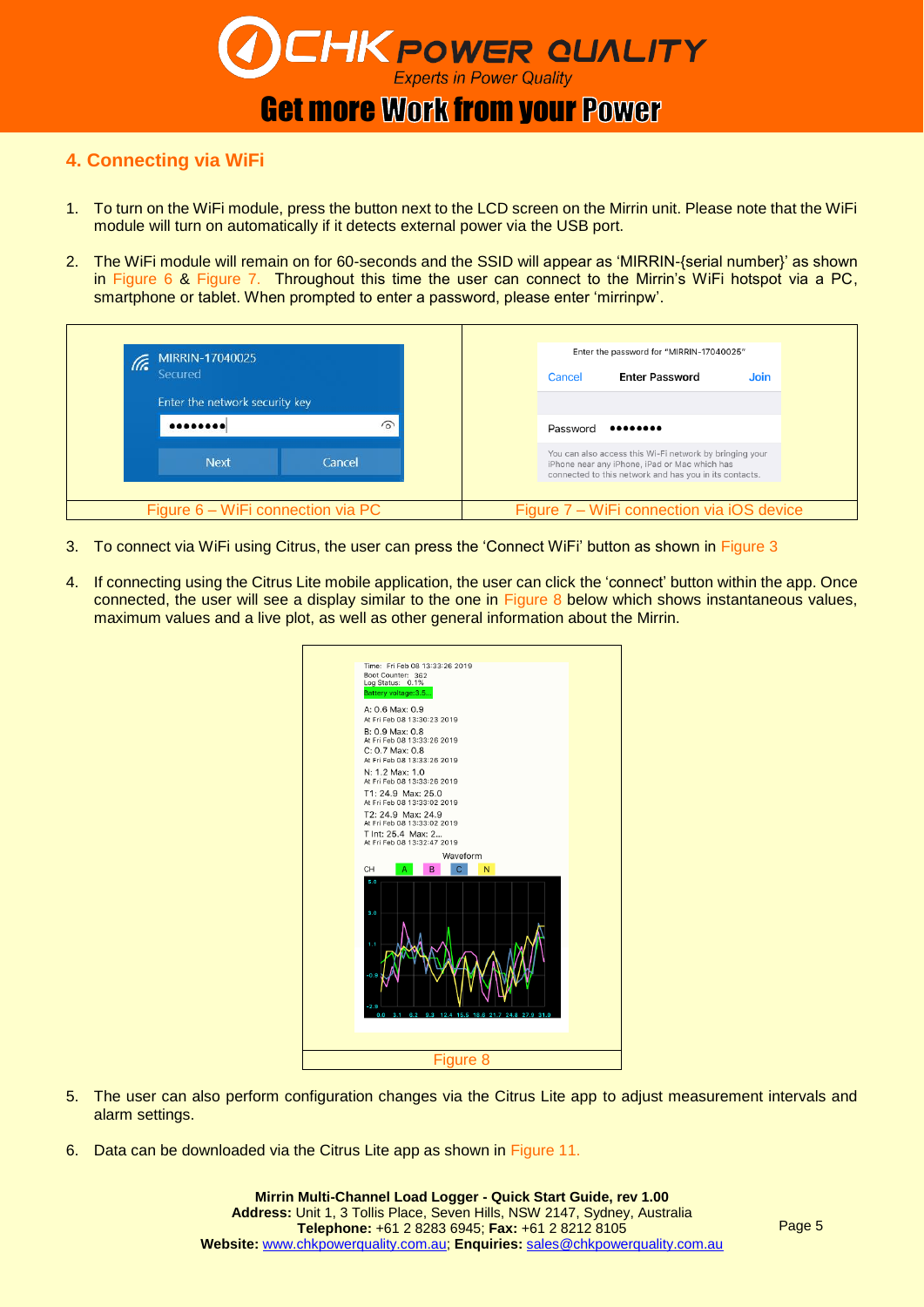

#### **5. Installation**

It is important that the Mirrin unit is installed by a qualified Electrician to ensure safe procedures are followed.

- 1. If required, the user should now connect the temperature sensors to the designated ports on the side of the unit.
- 2. Connecting the **current sensors** to the load:
	- a. Connect the current sensors to the ports on the front of the Mirrin, labelled A, B, C, N.
	- b. Every current sensor that is provided from CHK PQ will have an arrow located on it. When installing the sensor onto the conductor, this arrow should point **towards** the load.
	- c. Ensure that the current sensor on channel A is connected to the phase A conductor, and B with phase B etc.
- 3. There are two ways to power up the Mirrin Load Logger, depending on the version purchased:
	- a. Power upon installation of current sensor (Rogowski coils or clamp on CT) on channel A;
	- b. Power on by pressing the button located at the left-hand side of the LCD.

Please note: Pressing the button on both versions, turns on the LCD screen. The user should press the button once the unit is installed to visually inspect the LCD to ensure that each channel is reading current as expected.

- 4. For both versions, once the unit is powered on and a CT is detected on Channel A, the Mirrin will remain powered on until it detects that the sensor from channel A has been disconnected.
- 5. To reset the Maximum Demand within the Mirrin unit:
	- a. Press the button on the Mirrin to turn on the LCD screen.
	- b. Whilst the LCD is on, press the button again. This will display a message as shown in Figure 9.
	- c. Finally, hold down the 'Press' button for 3-seconds. This will reset the maximum demand and display a message confirming the reset as shown in Figure 10.